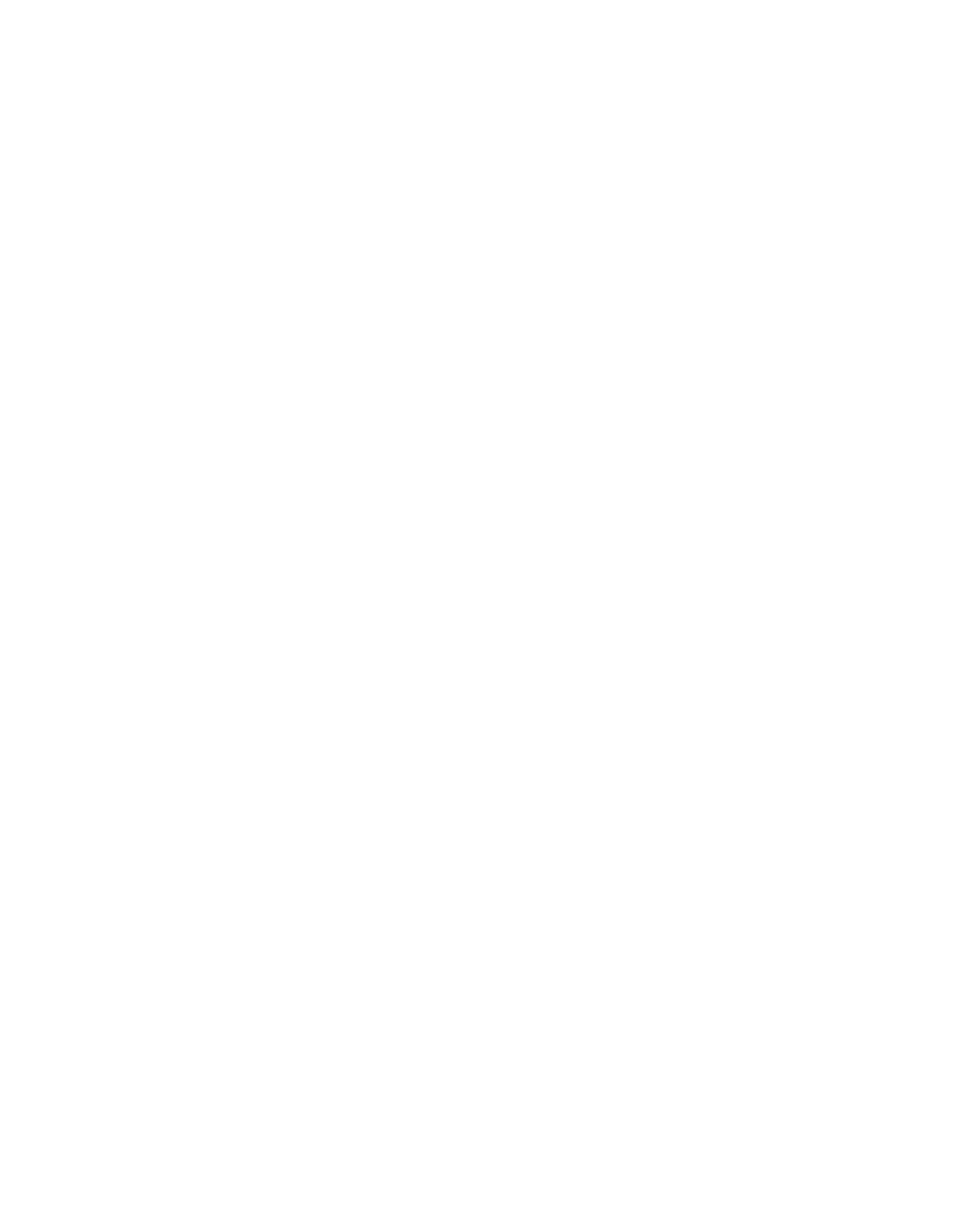

## **DRAFT AMENDMENT (No. 8) OF THE STANDING ORDERS OF THE STATES OF JERSEY**

#### **REPORT**

This amendment seeks to change the current provisions in Standing Orders to enable the power of co-option onto Scrutiny Panels of one further non-Executive Member for the purpose of assisting with a specific review.

The Chairmen's Committee has been made aware of a number of occasions when a main Panel has considered undertaking a specific review into a topic as a full Panel but has also wished to include another non-Executive States Member with knowledge and/or experience in that topic area onto the Panel.

Currently, if a Panel wishes to invite another non-Executive Member to take part in a specific review topic, it necessitates the formation of a Sub-Panel, which in turn requires one or more Members of the main Panel to withdraw from that review as the Chairmen's Committee has been advised that 'Sub-Panel', by definition, means less than the whole Panel. There have been occasions when no main Panel Members have wished to withdraw for a review yet have recognised the benefit that an additional Member would have brought.

The Chairmen's Committee has investigated alternative ways of using the specialist knowledge that a non-Executive Member might have. This includes taking evidence from him/her at a public hearing or inviting the Member to participate in accordance with point 6.9 of the Code of Practice for Scrutiny Panels and the Public Accounts Committee which states –

"States members and members of the public who are admitted to a Panel meeting or hearing will be expected to comply with the conditions of behaviour determined by the Chairman. Their attendance will be on the basis of an observer. No intervention into the meeting or hearing will be permitted, except with the express permission of the Chairman."

However, the Chairmen's Committee believes that neither of the above would permit Panels to derive the maximum benefit of that Member's knowledge. This would be best achieved by permitting him/her to ask questions of witnesses at a formal hearing. The only means by which this could be achieved is by permitting that Member to be co-opted onto the Panel. There is currently no provision for this. The Chairmen's Committee reiterates and stresses that the co-option would be for the sole purpose of participating in one particular review topic and not in any other Panel business. Any co-opted member would therefore be expected to withdraw from Panel meetings when other reviews or general Panel business was being discussed.

There are no financial or manpower implications for the States arising from this amendment.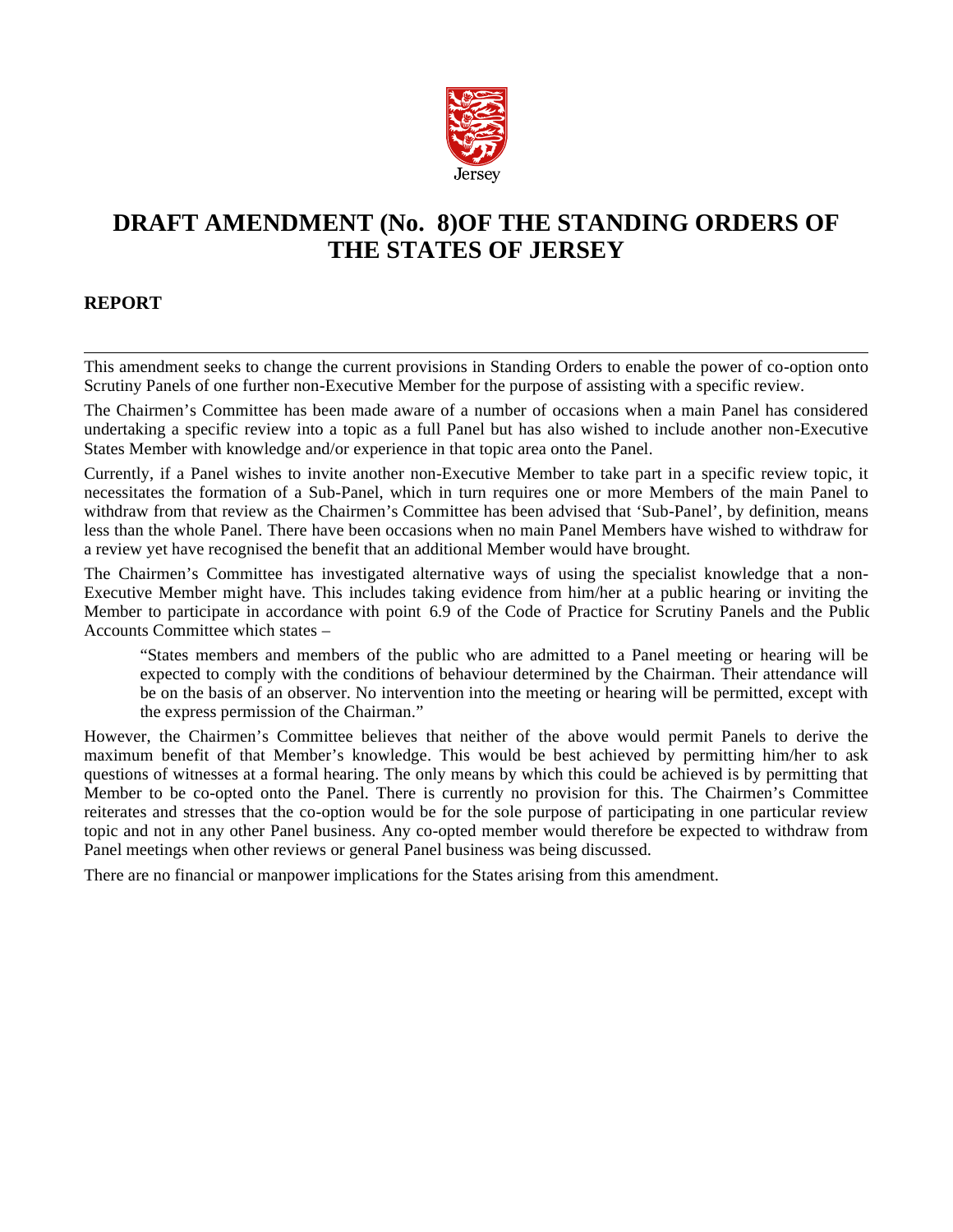#### **Explanatory Note**

This amendment to standing orders would enable a scrutiny panel to co-opt one elected member of the States (apart from a Minister or Assistant Minister) for the purposes of the panel's consideration of a topic in which the member has relevant experience or knowledge. The co-opted member would be able to participate fully in the proceedings of the panel, when it is considering the topic in question.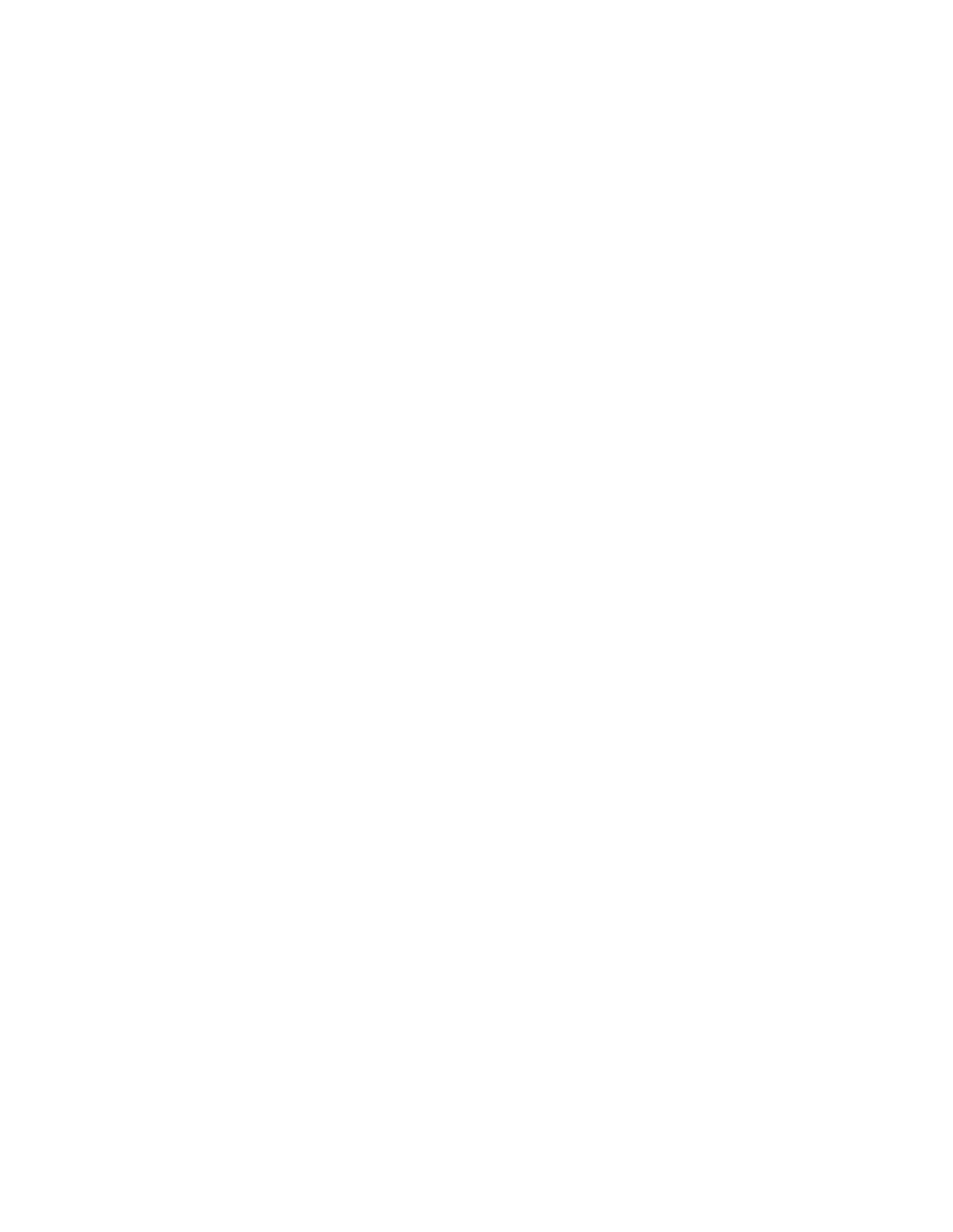

### **DRAFT AMENDMENT (No. 8) OF THE STANDING ORDERS OF THE STATES OF JERSEY**

*Made [date to be inserted] Coming into force* [date to be inserted]

**THE STATES**, in pursuance of Article 48 of the States of Jersey Law 2005<sup>[1]</sup>, have made the following amendments to standing orders –

#### **1 Standing order 138 amended**

In standing order 138 of the standing orders of the States of Jersey<sup>[2]</sup>, after paragraph (5) there shall be inserted the following paragraphs –

- "(5A) A scrutiny panel may, from time to time, co-opt onto the panel one elected member who, is not a Minister or Assistant Minister, for the purpose of the panel's review, consideration or scrutiny of a particular matter of which the elected member has, in the view of the panel, experience or knowledge.
- (5B) A co-option shall be for the duration of the panel's review, consideration or scrutiny of the particular matter for which the co-option is made, unless the panel decides to end it earlier.
- (5C) An elected member co-opted onto a scrutiny panel shall, for the duration of the cooption, be a member of the panel, but shall only participate in proceedings of the panel which are for the review, consideration or scrutiny of the particular matter for which the co-option is made.".

#### **2 Citation and commencement**

This Amendment may be cited as Amendment (No. 8) of the Standing Orders of the States of Jersey and shall come into force 7 days after it is made.